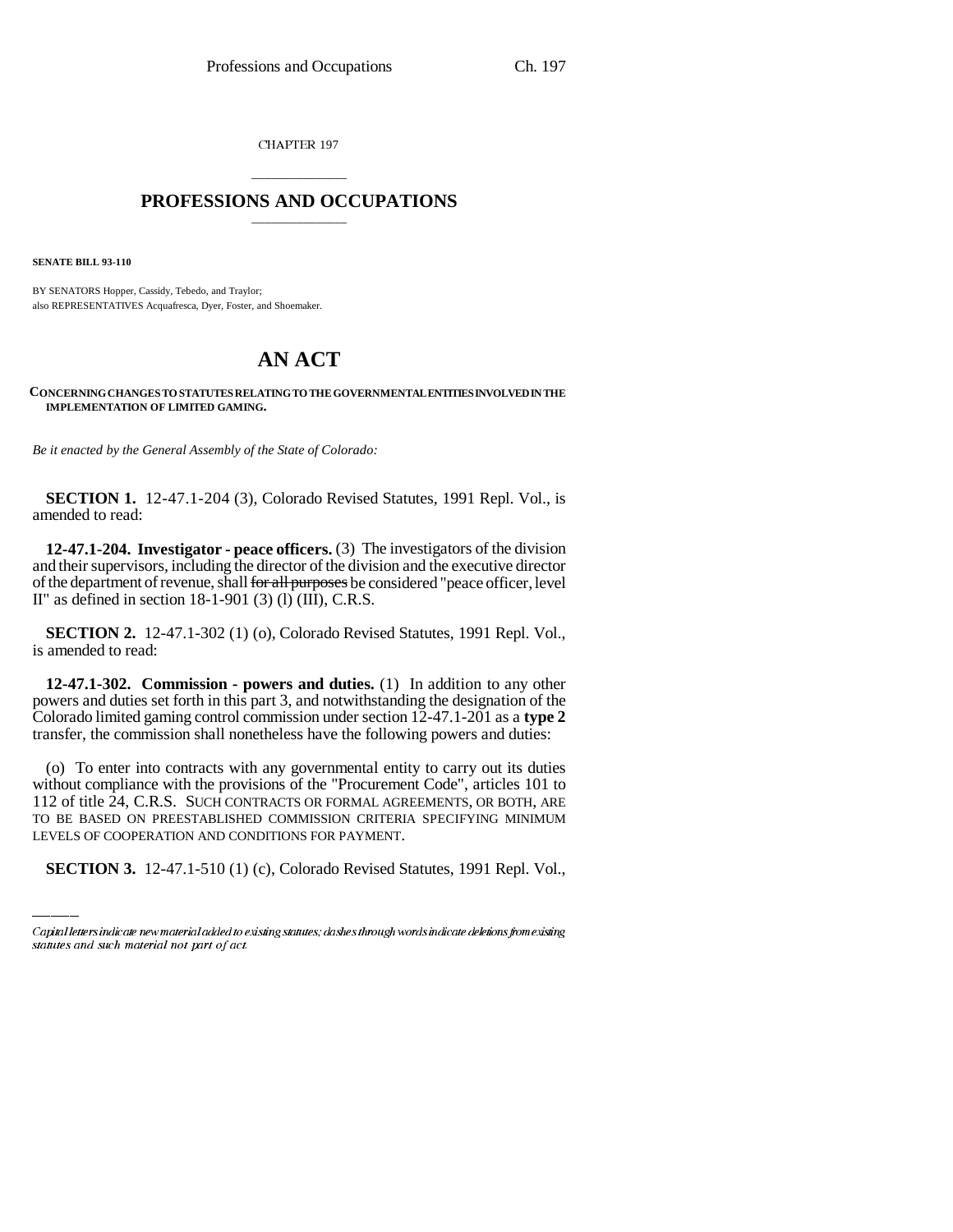is amended to read:

**12-47.1-510. License - disqualification - criteria.** (1) The commission shall deny a license to any applicant who is disqualified for licensure on the basis of any of the following criteria:

(c) Conviction of the applicant, or any of its officers or directors, or any of its general partners, or any stockholders, limited partners, or other persons having a financial or equity interest of five percent or greater in the applicant, of any of the following:

(I) Service of a sentence upon conviction of a felony in a correctional facility, city or county jail, or community correctional facility or under the supervision of the state board of parole or any probation department within ten years prior to the date of the application, notwithstanding the provisions of section 24-5-101, C.R.S.;

(II) SERVICE OF A SENTENCE UPON CONVICTION OF any MISDEMEANOR gambling-related offense or MISDEMEANOR theft by deception IN A CORRECTIONAL FACILITY, CITY OR COUNTY JAIL, OR COMMUNITY CORRECTIONAL FACILITY OR UNDER THE SUPERVISION OF THE STATE BOARD OF PAROLE OR ANY PROBATION DEPARTMENT WITHIN TEN YEARS PRIOR TO THE DATE OF THE APPLICATION;

(III) SERVICE OF A SENTENCE UPON CONVICTION OF any crime MISDEMEANOR involving fraud or misrepresentation IN A CORRECTIONAL FACILITY, CITY OR COUNTY JAIL, OR COMMUNITY CORRECTIONAL FACILITY OR UNDER THE SUPERVISION OF THE STATE BOARD OF PAROLE OR ANY PROBATION DEPARTMENT WITHIN TEN YEARS PRIOR TO THE DATE OF THE APPLICATION, notwithstanding the provisions of section 24-5-101, C.R.S.;

(IV) SERVICE OF A SENTENCE UPON CONVICTION OF ANY GAMBLING-RELATED FELONY OR FELONY INVOLVING THEFT BY DECEPTION IN A CORRECTIONAL FACILITY, CITY OR COUNTY JAIL, OR COMMUNITY CORRECTIONAL FACILITY OR UNDER THE SUPERVISION OF THE STATE BOARD OF PAROLE OR ANY PROBATION DEPARTMENT, NOTWITHSTANDING THE PROVISIONS OF SECTION 24-5-101, C.R.S.;

(V) SERVICE OF A SENTENCE UPON CONVICTION OF ANY FELONY INVOLVING FRAUD OR MISREPRESENTATION IN A CORRECTIONAL FACILITY, CITY OR COUNTY JAIL, OR COMMUNITY CORRECTIONAL FACILITY OR UNDER THE SUPERVISION OF THE STATE BOARD OF PAROLE OR ANY PROBATION DEPARTMENT, NOTWITHSTANDING THE PROVISIONS OF SECTION 24-5-101, C.R.S.;

**SECTION 4.** The introductory portion to 12-47.1-831 (2) and 12-47.1-831 (5), Colorado Revised Statutes, 1991 Repl. Vol., are amended to read:

**12-47.1-831. Authority, duties, and powers - department of revenue and department of public safety.** (2) The commission shall rely on The Colorado bureau of investigation who shall have authority for the following:

(5) The director of the Colorado bureau of investigation shall employ such personnel as may be necessary, to carry out the duties and responsibilities set forth in this article. The commission shall authorize payment to the Colorado bureau of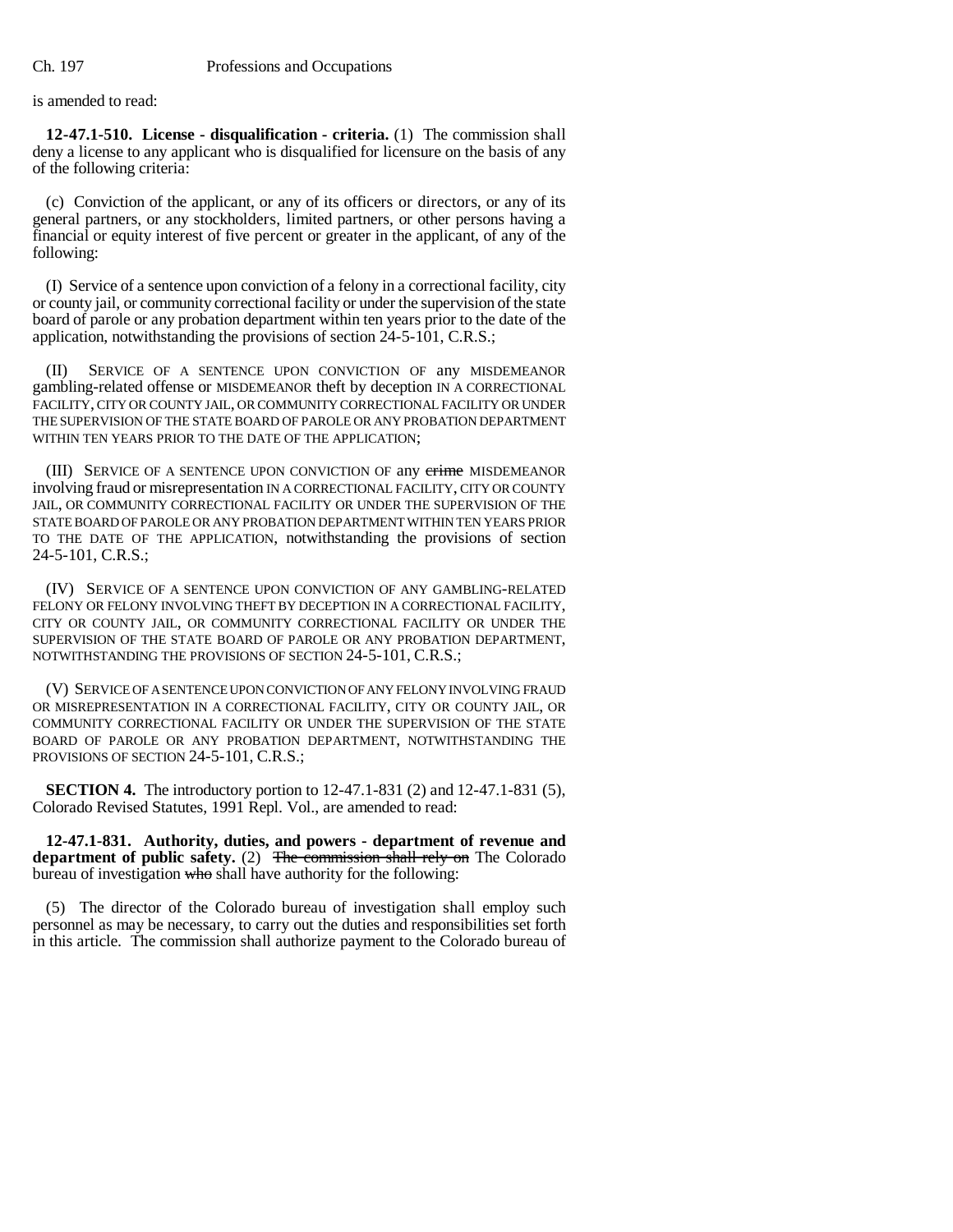Professions and Occupations Ch. 197

investigation for the cost involved. Costs for activities relating to limited gaming shall be paid from the limited gaming fund PURSUANT TO PREESTABLISHED CONTRACTS OR FORMAL AGREEMENTS, OR BOTH, INCLUDING CONTRACTS OR FORMAL AGREEMENTS ON SPECIFIC ACTIVITIES THE DEPARTMENT OF PUBLIC SAFETY WILL COMPLETE FOR THE COMMISSION AND CONDITIONS FOR PAYMENT, THE MANNER IN WHICH THE COMMISSION AND THE DEPARTMENT OF PUBLIC SAFETY WILL REVIEW BUDGETS AND PROJECT RESOURCE NEEDS IN THE FUTURE, AND THE LEVEL OF COOPERATION ESTABLISHED BETWEEN THE DIVISION, THE COLORADO BUREAU OF INVESTIGATION FOR CONDUCTING BACKGROUND INVESTIGATIONS, AND THE COLORADO STATE PATROL FOR CONTRACTED SERVICES.

**SECTION 5.** 12-47.1-1401 (1), (3), (5), and (7), Colorado Revised Statutes, 1991 Repl. Vol., are amended to read:

**12-47.1-1401. Contiguous county limited gaming impact fund.** (1) There is hereby created in the office of the state treasurer the contiguous county limited gaming impact fund, referred to in this part 14 as the "fund", for the purpose of reimbursing those counties contiguous to the counties of Gilpin and Teller, AS WELL AS THOSE COUNTIES CONTIGUOUS TO INDIAN LANDS ON WHICH GAMING ACTIVITIES ARE BEING CONDUCTED AS CONTEMPLATED IN ARTICLE 47.2 OF THIS TITLE, for various expenses incurred in response to the limited gaming permitted in the counties of Gilpin and Teller AND ON SUCH INDIAN LANDS. CONTRIBUTIONS FROM TRIBAL GOVERNMENTS TO COUNTIES CONTIGUOUS TO INDIAN LANDS SHALL BE CONSIDERED IN THE DISTRIBUTION OF MONEYS FROM THE FUND. INCOME RESULTING FROM INCREASED TOURISM TO ALL CONTIGUOUS COUNTIES, INCLUDING THOSE CONTIGUOUS TO INDIAN LANDS, SHALL ALSO BE CONSIDERED IN THE DISTRIBUTION OF MONEYS FROM THE FUND.

(3) Within thirty days of a transfer to the fund, the state treasurer shall make distributions to the governing bodies of the qualifying counties in an amount equal to fifty percent of the fund. Such distributions shall be pursuant to the formula provided in this subsection (3) and in subsection (4) of this section and shall be made annually; EXCEPT THAT IN NO EVENT SHALL LESS THAN AN AGGREGATE TOTAL OF NINE PERCENT OF THE FIFTY PERCENT SHARE OF THE LIMITED GAMING FUND TO BE TRANSFERRED TO THE GENERAL FUND PURSUANT TO SUBSECTION  $(5)$   $(b)$   $(II)$  OF SECTION 9 OF ARTICLE XVIII OF THE STATE CONSTITUTION BE DISTRIBUTED TO THE EIGHT COUNTIES WHOSE BOUNDARIES ARE CONTIGUOUS WITH THOSE OF EITHER GILPIN OR TELLER COUNTY. A county qualifies under this subsection  $(3)$  if its boundaries are contiguous to WITH THOSE OF either Gilpin or Teller county OR WITH THOSE OF ANY INDIAN LANDS ON WHICH GAMING ACTIVITIES ARE BEING CONDUCTED AS CONTEMPLATED IN ARTICLE 47.2 OF THIS TITLE.

 $(5)$  (a) Both public and private sector employers in the counties of Gilpin and Teller shall keep records of the addresses of their employees engaged in jobs related directly and indirectly to gaming. These records shall be made available to the department of local affairs.

(b) The department of local affairs shall update the gaming employee address records on a quarterly basis and develop annual average counts.

(7) There is hereby created within the department of local affairs a gaming impact